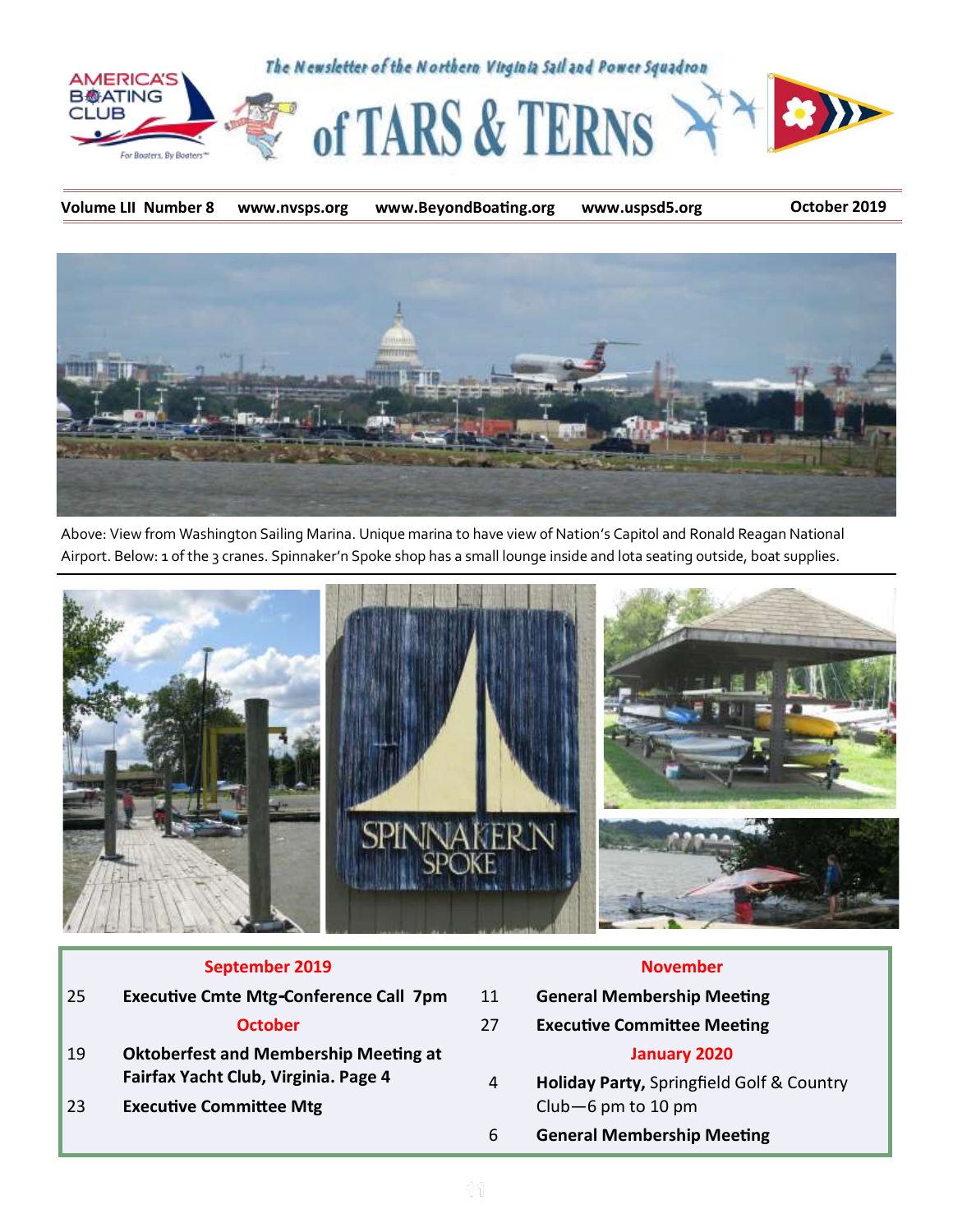

**COMMANDER** Cdr Charles Hurley, JN 703-455-4828 CDJWorks@verizon.net



**EXECUTIVE OFFICER** Lt/C Sean Gallagher, JN 703-548-5851 XO@nvsps.org



**EDUCATION OFFICER** Lt/C Dean Markussen,AP 703-751-9178 MMarkussen2@comcast.net

**SECRETARY** Lt/C Evelyn Alls, P 703-569-1511 secretary@nvsps.org



**TREASURER** P/C Frederick D. Zugay, JN 703-815-1954 eaglebs271@cox.net

*NEW Meeting Locations:* **Gen. Membership Mtgs: Oct 19 mtg at Oktoberfest. Nov 11** mtg at Alexandria Police HQ Community Rm, 3600 Wheeler Ave, Alexandria, VA 7:30 pm

**Executive Committee Mtgs, 7 pm: Sept 25 by Conference Call, contact Sean Gallagher**. Oct 23 at George Mason Reg Fairfax Co Library, 7001 Little River Tpke, Annandale, VA 22003. **More info at https:// www.fairfaxcounty.gov/library/** 

*Check next newsletter for any meeting location changes or call a bridge officer. There may be occasion to conduct an executive committee meeting conference call instead of an in-person mtg, especially in bad weather.* 

Gen Memb mtgs are on the **2nd Mon of each month**  *except no mtgs in Aug. and Dec. The May and Oct mtgs are combined with other events on different days.* 

**Vessel Safety Checks Chair:** P/C Rich Unis, JN, SkipperUnis@gmail.com, 703-588-7030

#### **MEMBERS AT LARGE**

P/C Alan Hart, AP 540-898-6002, 1oldtar@gmail.com P/Lt/C Cathleen Sheffield, AP 703-370-4331, Carney1227@aol.com P/C Richard E. Unis, JN 703-777-8378, SkipperUnis@gmail.com D/Lt Walter Lazear, AP 703-620-1821, lakematesw@comcast.net 5th Member at Large open position. Contact Alan Hart

#### **Newsletter Editor Needed.**

**Contact Editor@NVSPS.org**



What's there to like? 316 People Follow us!



**Of Tars & Terns**

The official publication of the **Northern Virginia Sail and Power Squadron America's Boating Club Northern Virginia** Posted online in color at [www.nvsps.org](http://www.nvsps.org)



**Articles, opinions and advertisements do not necessarily reflect USPS® policy or endorsement unless so designated**

Of Tars & Terns is published ten months of the year and mailed to all NVSPS members. July/August and January/February issues are combined. All Of Tars & Terns newsletters are published online at NVSPS.org in color. Submission deadlines are the 15th of the month prior to the issue month (in first issue month in combined issues) until further notice.

**Volume LII; Number 8: October 2019** 

**Temporary EDITOR WEBMASTER** 703-304-9152 703-620-1821

Lt Claire Wyngaard, P and Communication of the D/Lt Walter D. Lazear, AP editor@nvsps.org determines and the comparator of the community of the community of the community of the community of the community of the community of the community of the community of the community of the community of th

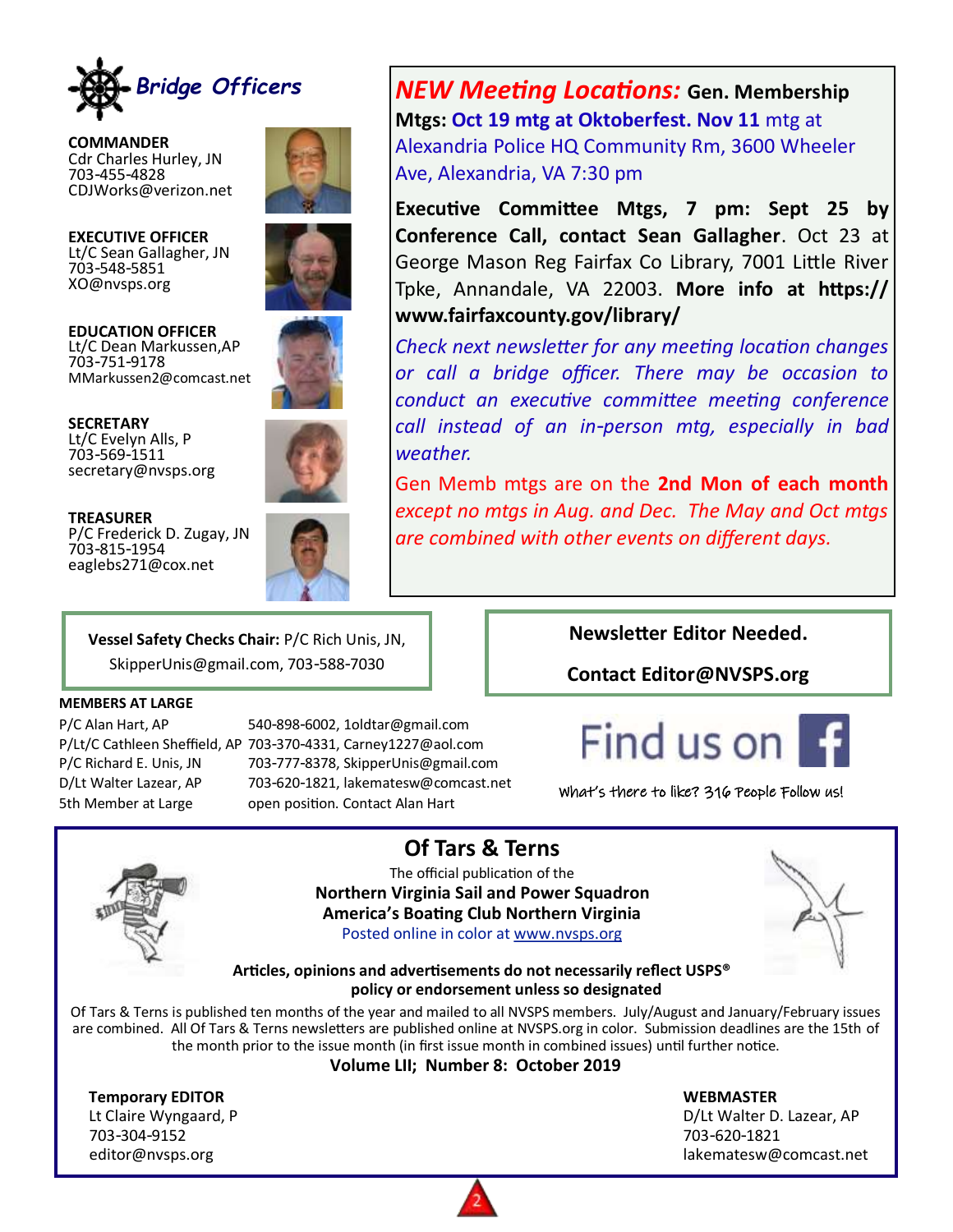

*Message from the Commander*



Fellow Boaters, Mercedes and I are off again to board a cruise ship leaving out of Dover, England on 23 September. We will be bound for the Baltic Sea via the English Channel and the North Sea, to the ports of Copenhagen, Riga, Tallinn. St. Petersburg, Stockholm, Amsterdam, and back to Dover. While the weather in this September – October cruise will likely be on the cool side, and maybe a little "lumpy", we like the generally somewhat lower prices and smaller crowds of fall time of the year compared with summer. Interesting enough the ship is the *Pacific Princess*, of Princess Cruises, not the Love Boat of TV fame, but named for her. https://www.princess.com/ships-and-experience/ships/pa-pacific-princess/

#### This Pacific Princess vital statistics:

| Tonnage:   | 30,277 gross displacement ton-<br>nage (of sea water)<br>2,700 deadweight tonnage (fully<br>loaded capacity) |
|------------|--------------------------------------------------------------------------------------------------------------|
| Length     | 181.00 m (593 ft. 10 in)                                                                                     |
| Beam:      | $25.46 \text{ m} (83 \text{ ft. } 6 \text{ in})$                                                             |
| Draught:   | $5.80 \text{ m}$ (19 ft.)                                                                                    |
| Decks      | 9 (passenger accessible)                                                                                     |
| Propulsion | Diesel-electric, 2 propellers                                                                                |
| Speed:     | 18 knots (33 km/h; 21 mph)                                                                                   |
| Capacity:  | 688 passengers                                                                                               |
|            | 373 crew                                                                                                     |
|            |                                                                                                              |

[https://en.wikipedia.org/wiki/Pacific\\_Princess\)](https://en.wikipedia.org/wiki/Pacific_Princess)

While the *Pacific Princess* seems fairly massive, especially compared to even the largest pleasure craft; she is classed as a small cruise ship by the cruise industry.

Newer cruise ships, like the *Pacific Princess*, use azimuth thrusters, which are pods housing propellers that can rotate 360 degrees and provide optimum maneuverability. These thrusters replace rudders and have several benefits over conventional screw-type propeller systems, such as decreased stopping distance and greater maneuverability. This greater maneuverability generally allows the ship to "park" in some fairly tight berths without the aid of tugs. ([https://adventure.howstuffworks.com/cruise-ship3.htm\)](https://adventure.howstuffworks.com/cruise-ship3.htm)

Additionally newer cruise ships, like the *Pacific Princess* have ship stabilizers to migrate the ship's rolling. These stabilizers are fins or rotors mounted beneath the waterline and emerging laterally from the [hull](https://en.wikipedia.org/wiki/Hull_(watercraft)) to reduce a ship's [roll](https://en.wikipedia.org/wiki/Ship_motions#Rotational_motions) due to wind or wave action. On cruise ships these stabilizers are active fins in that they are controlled by a gyroscopic control system. When the gyroscope senses the ship roll, it changes the fins' [angle of attack](https://en.wikipedia.org/wiki/Angle_of_attack) to exert force to counteract the roll. ( [https://en.wikipedia.org/wiki/Stabilizer\\_](https://en.wikipedia.org/wiki/Stabilizer_(ship)) [\(ship\)](https://en.wikipedia.org/wiki/Stabilizer_(ship)) )

Enjoy being on the water, *Cdr Charles Hurley, JN CDJWorks@verizon.net*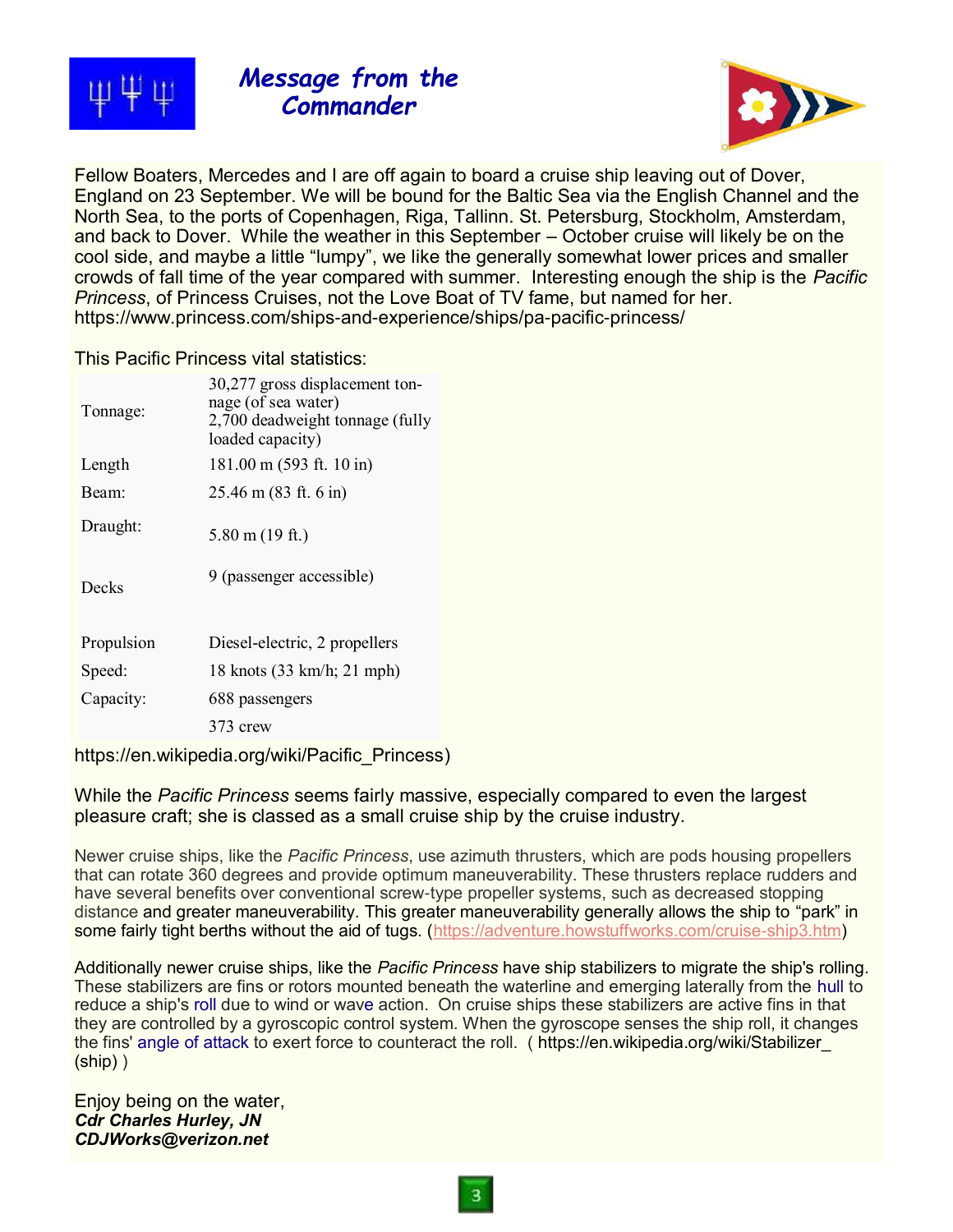



# **America's Boating Club Northern Virginia**



# Oktoberfest on the Water

*Saturday October 19* 

# *12:00 to 16:00 hrs.*

# Fairfax Yacht Club

*Join us for food and drinks* 

*Combined with the October meeting* 

*Vessel Safety Checks will be available*

Bring a friend and your favorite, appetizer, salad, main dish, or dessert to share. Set-up volunteers contact Secretary Evelyn Alls, [secretary@nvsps.org,](mailto:secretary@nvsps.org) 703-569-1511.

**Fairfax Yacht Club**,10721 Colchester Road. Mason Neck, VA 22079, 703-339-8736, \$5 requested per person. **www.fairfaxyachtclub.com**

**From the Beltway Driving South:** Drive south on I-95 from the Beltway and take the exit for Woodbridge via US Rt. 1 south. Turn left at Furnace Road, which is at the first traffic light. This is just prior to the Occoquan River Bridge. Follow Furnace Road through the railroad underpass (Caution one car wide and a blind turn, sound your horn before entering). Continue about another 75 -100 yards where Furnace Road bears to the left and joins Old Colchester Road. Do not bear to the left but proceed straight across. This is a private lane, which leads into the Fairfax Yacht Club. Follow this lane through the gate (it will be open) and park at any open space.



Photos courtesy Fairfax Yacht Club





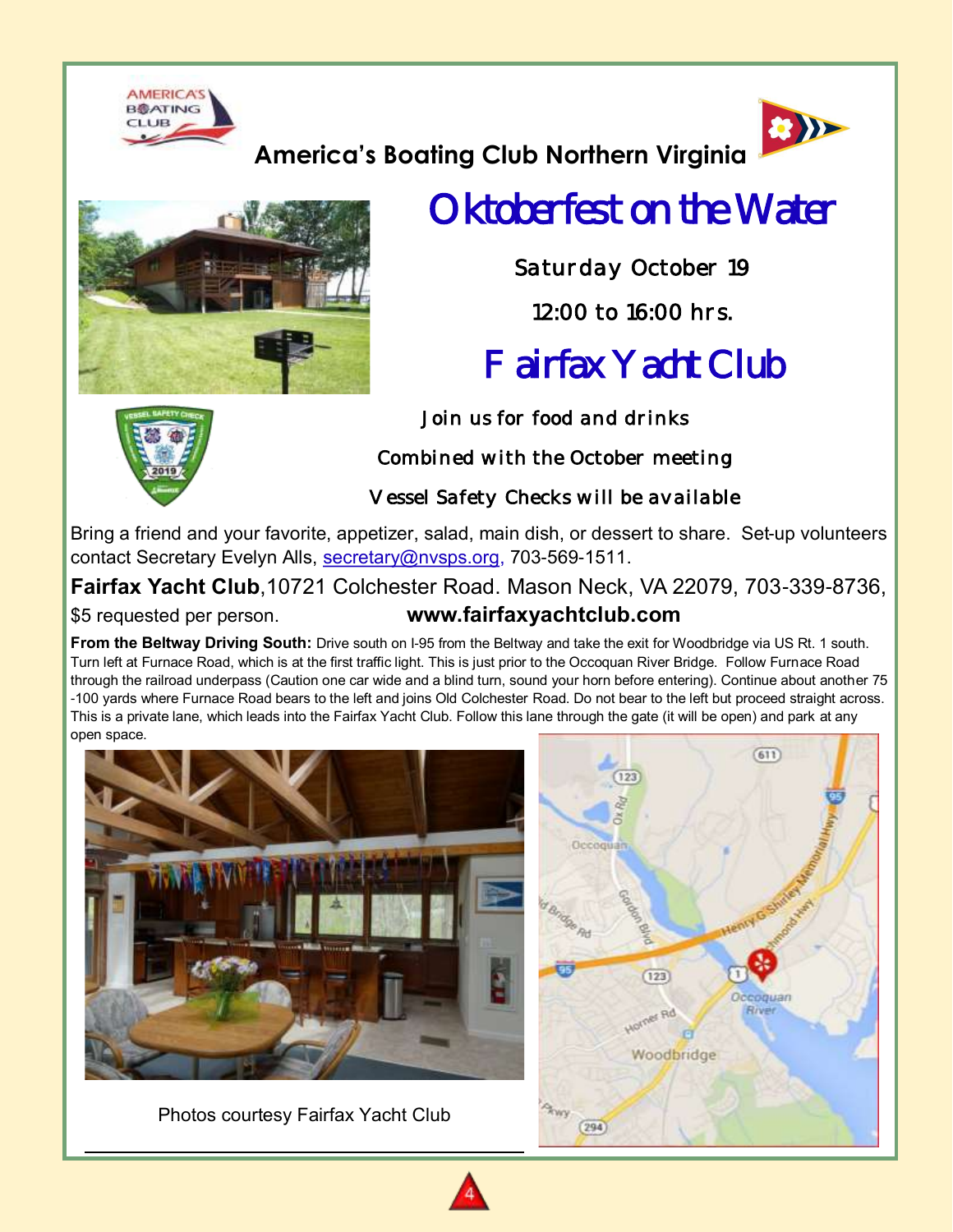#### ΨΨ *Message from the Executive Officer*

Everyone!

Please join us on Oktoberfest October 19 and our November 11 Meeting.

Save the date for our Holiday Party on January 4!

Contact Education Officer Dean Markussen about our new boating education courses on page 9.

Get together with each other at the Annapolis Boat Shows Power: Oct 3-6 and Sail: Oct 10-14! If you want to know who else is going, Claire is collecting names. Email her at Editor@nvsps.org and she'll help you connect.

We have positions open. Contact me about them: Administrative Officer, Member at Large, Newsletter Editor or Assistant Editor.

Be safe on the water!

*LT/C Sean Gallagher, JN Executive Officer, NVSPS XO@nvsps.org*

**For Information about Sea Scouting Contact Sea Scout Ship 1942**





# *It's Merit Mark Time*

America's Boating Club awards a merit mark annually to all members who have performed substantial service to the squadron during the calendar year. If you performed such service for ABCNV during 2019 or know of a member who did, please email a short but specific description to merit mark chair Jean Durgin [\(rjdurgin@aol.com\)](mailto:rjdurgin@aol.com) by October 10, 2019. Members who have earned 25 or more merit marks are rewarded with free USPS membership.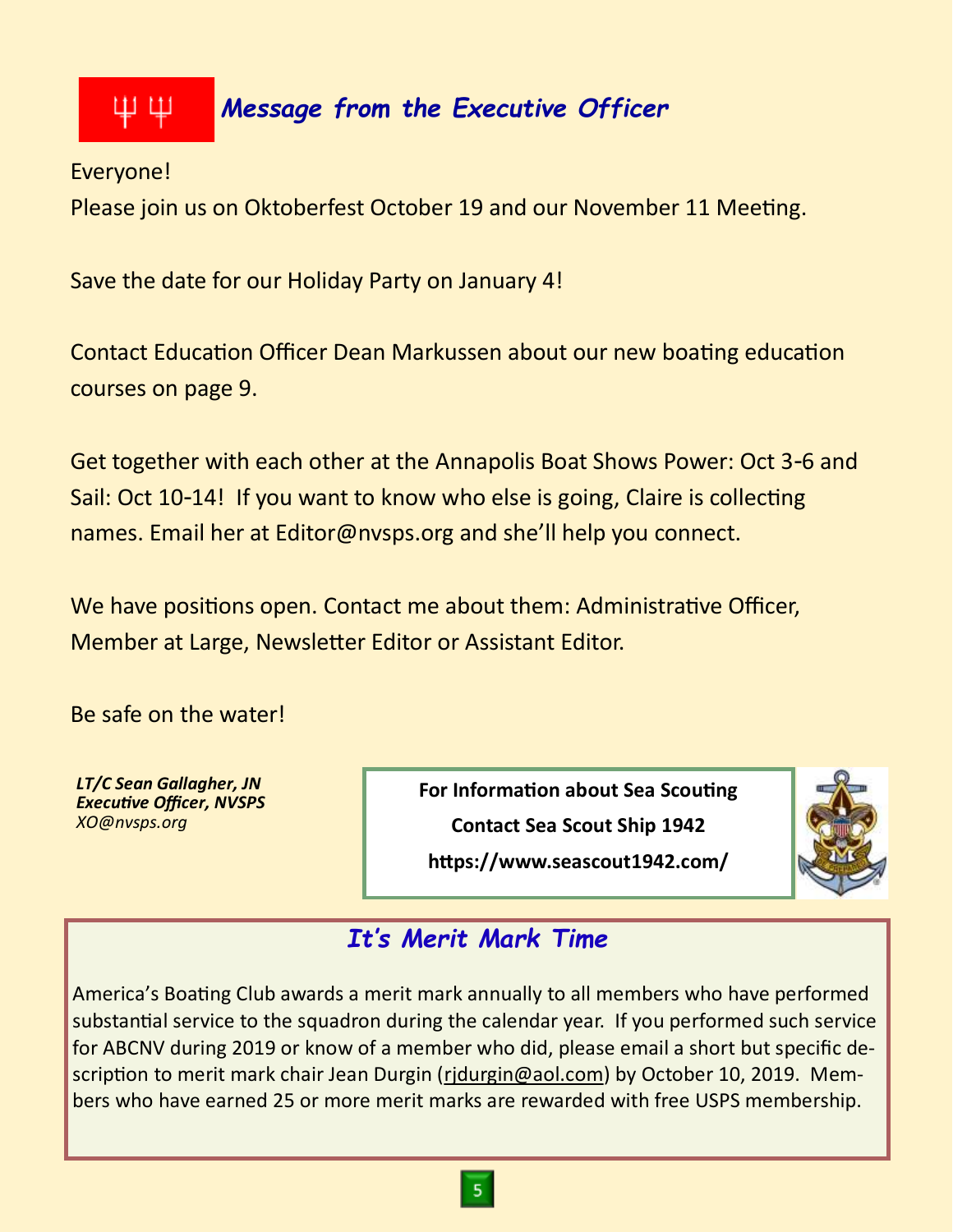# Events

# **2019 America's Boating Club Mid-Atlantic District 5 Fall Conference**

November 8-10 Fredericksburg, VA www.USPSD5.org

# Save the Date!

NVSPS Holiday Party January 4, 2020 Springfield Golf and Country Club — 6 PM to 10 PM

# Look for Marine Seminars here!

*https://ssca.org/ http://www.fawcettboat.com/*

*http://PropTalk.com http://SpinSheet.com*

*http://www.FishTalkMag.com*

# *2020 National Capital Boat Show and Seminars*

*www.NationalCapitalBoatShow.com March 13-15, 2020 Dulles Expo Center, Chantilly, VA*

## **2020 America's Boating Club Mid-Atlantic District 5 Spring Conference**

March 26-29 Ocean City, MD www.USPSD5.org

**Shop at OUR Ship's Store http://www.nvsps.org/stor.shtml**



**www.AmericasBoatingChannel.com**

**District 5 Newsletter Online at www.USPSD5.org**

**National ABC Magazine The Ensign Online at http://theensign.org/**

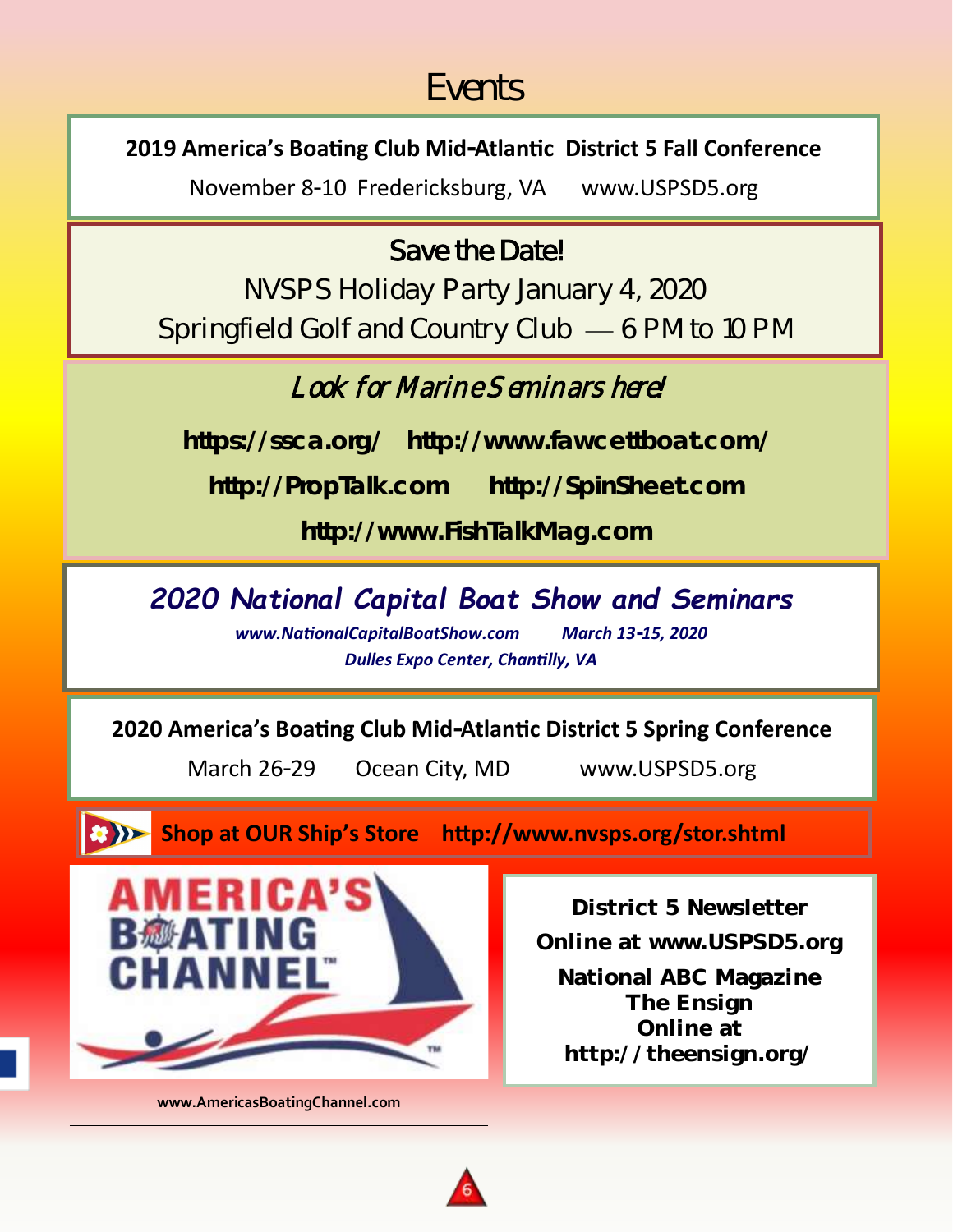### **Gale and Evelyn Alls attended the USPS Governing Board Meeting September 10-16 in Louisville**

There were two subjects voted on:

- Rules Committee., "Each District shall hold a least one district conference each calendar year. Immediate business may be conducted electronically." Changes current regulation requiring two meetings. Still allows two, but does not not required it. This vote passed.
- Committee on Nominations recommended three members for the Governing Board, Recommendations vote passed.

The Governing Board discussed the recommendations of the planning committee but did not vote on any of the suggestions.

Below Evelyn Alls is holding a certificate awarded to NVSPS for recruiting 19 new members by July 19. The District received a similar certificate for meeting their goal.





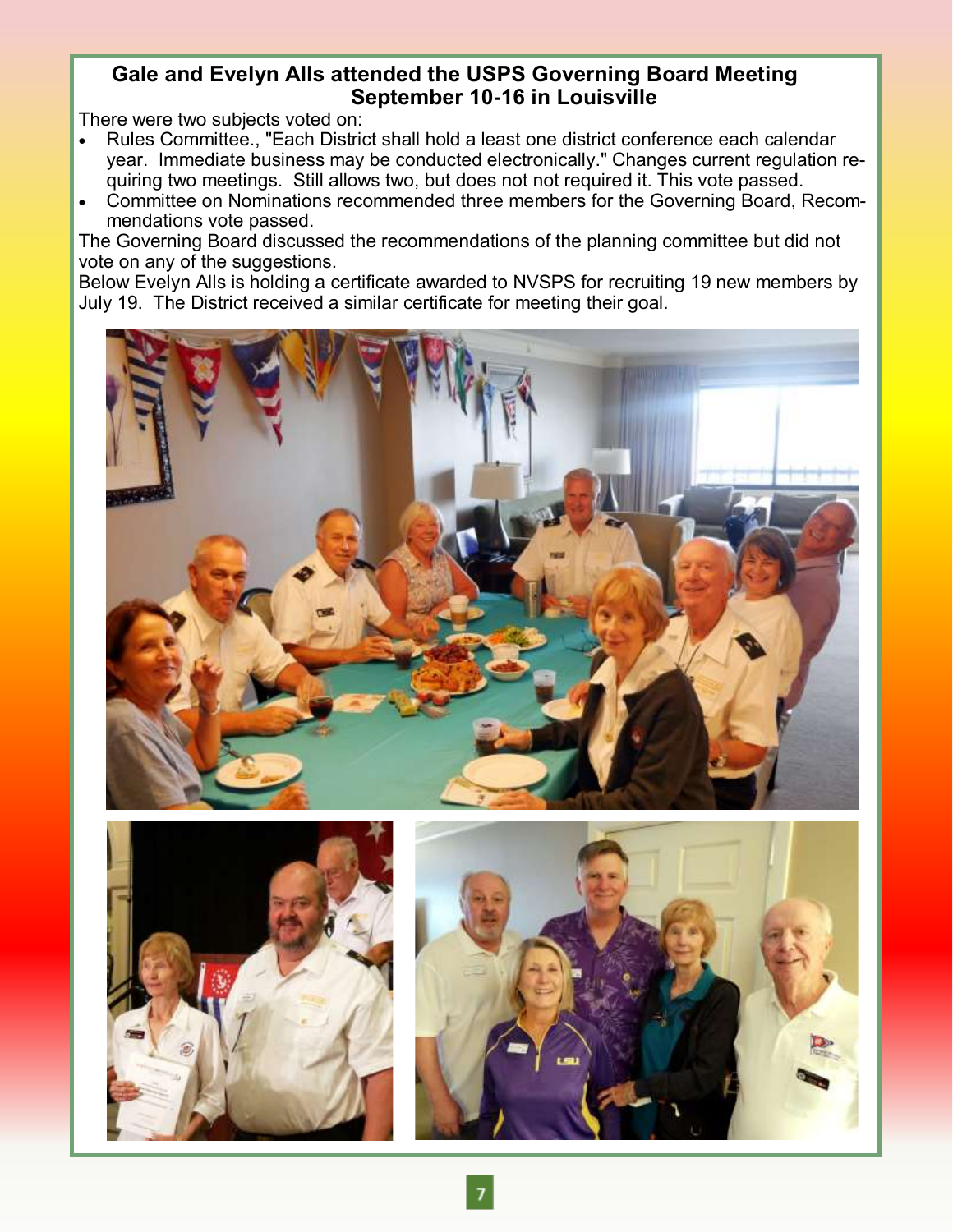# *Get Certified as a Vessel Safety Check Examiner Study Manual is Available Online*

*Message from Chair P/C Rich Unis, JN*

**The VSC program is a very important ongoing public service effort sponsored by the United States Coast Guard Auxiliary,** 

**America's Boating Club and BoatUS.**

http://wow.uscgaux.info/content.php?unit=V-DEPT&category=welcome

**Come join the program! Contact P/C Rich Unis, JN** 



at 703-777-8378 or at skipperunis@gmail.com

P/C Gale Alls and P/C Dick Durgin are on the lookout for new **interesting and educational** places for our group to visit.

Call Gale at 703-569-1511 or Dick at 703-560-9106 with ideas! What do you want to learn about?



*Thanks to September speaker Stacey Nedrow-Wigmore, managing editor of BoatU.S. Magazine for sharing her Le Boat Charter Cruise on Canada's Rideau Canal. See her article in the Oct/Nov 2019 issue of BoatU.S. Magazine*

We got to know the friendly people at each stop, as if we were there. Thanks to Le Boat for the great brochures, sunglasses and the DISCOUNT just for us. Contact Claire at editor@nvsps.org for our special discount code.

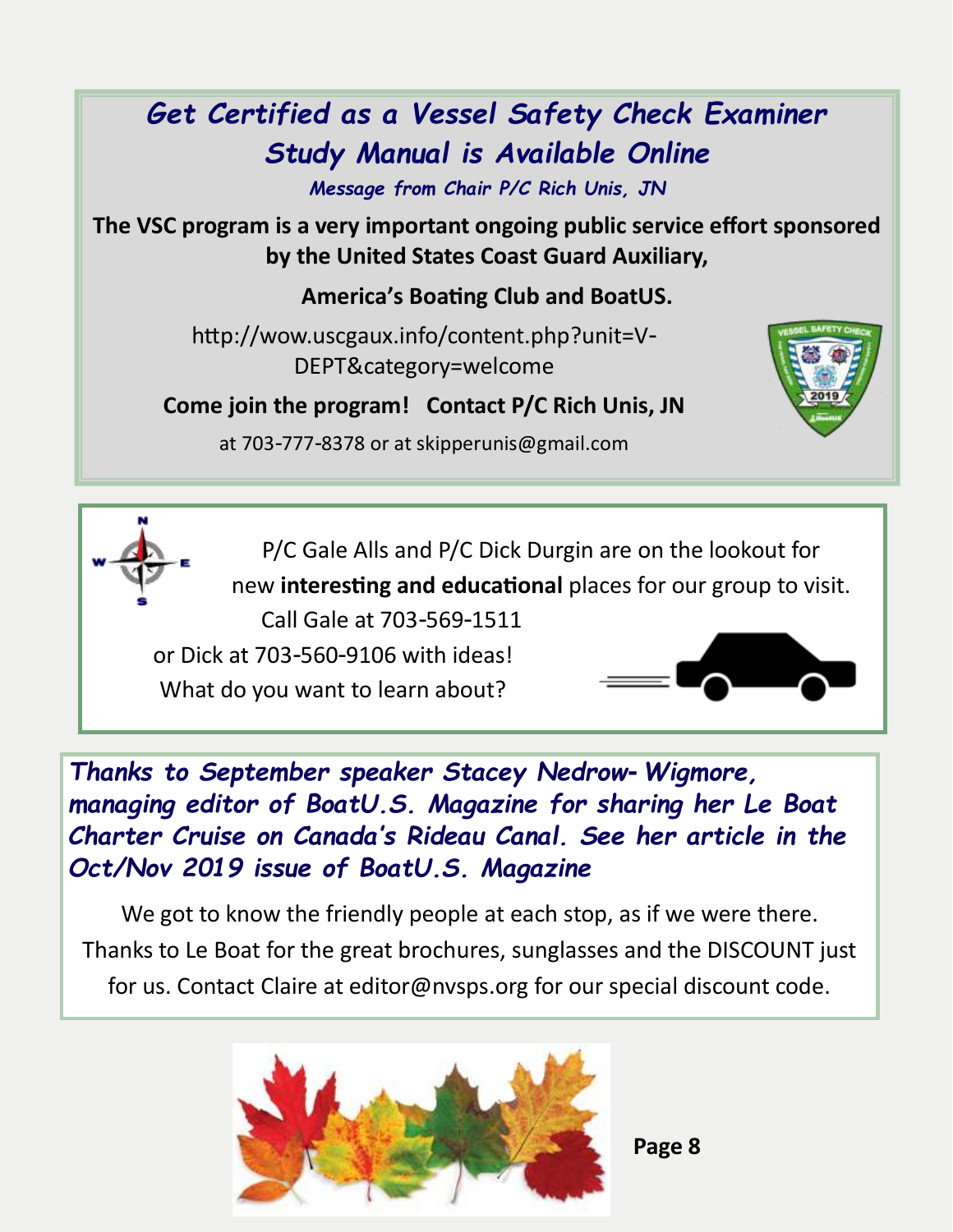# *4-Hour Saturday Mornings Boating Education Classes 2019—2020*

*America's Boating Course*. November 2, 16, 23. Boat safety, government regulations, navigation aids, marine communications and light/sound signals.



*Seamanship*. December 14, 21; Jan 11, 25; and Feb 1. and Advanced seminar in Rules of the Road, anchoring and boat handling.

*Piloting*. February and March, specific Saturdays to be determined. Hands-on navigation training with maps, charts, plotters and dividers. Use of GPS for navigation will also be covered.

Located at St. Georges Episcopal Church, 915 N. Oakland St, Arlington VA 22203.

All sessions run from 0900-1300.

For more information and to register, contact Dean Markussen, 703-751-9178, MMarkussen2@comcast.net